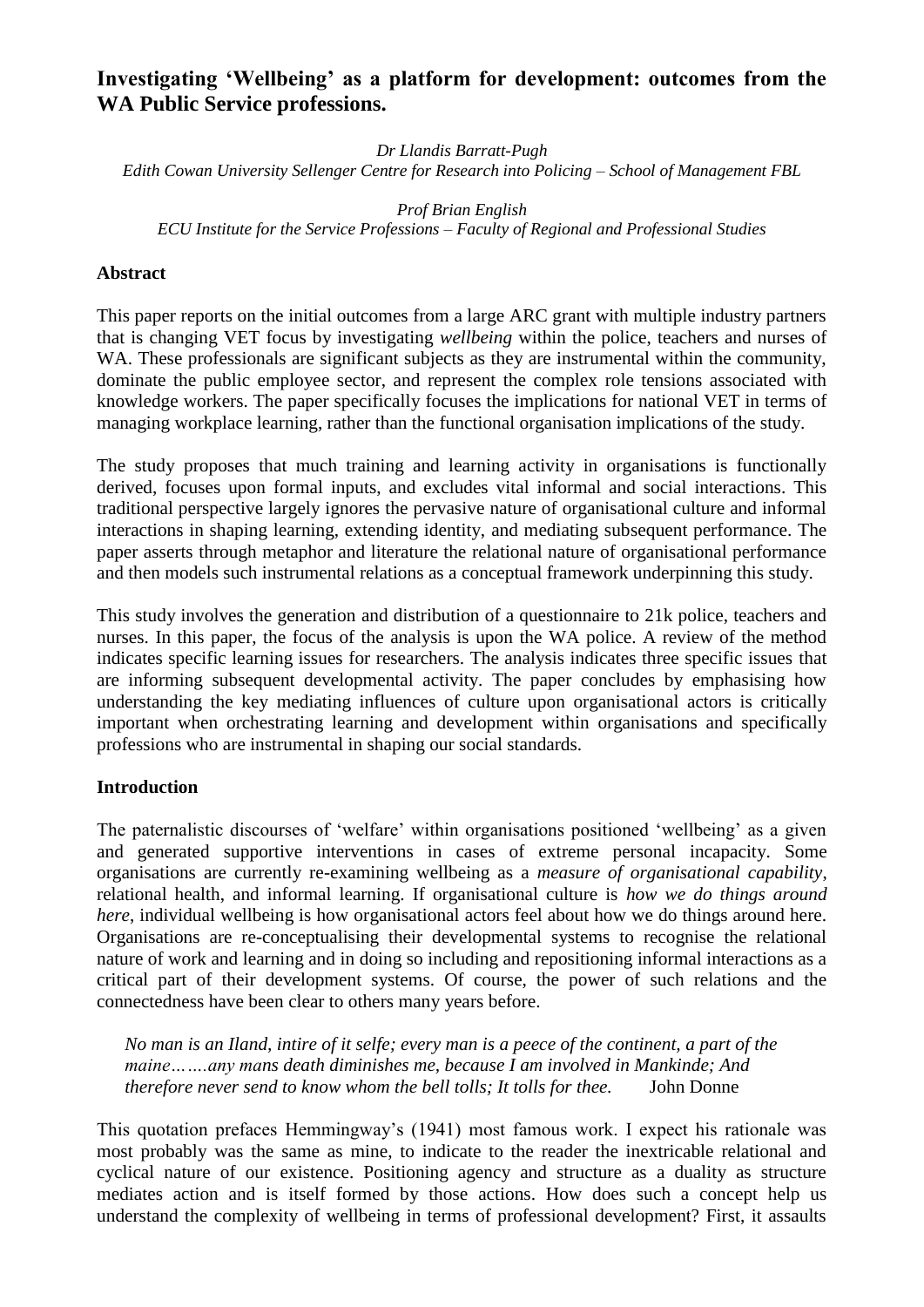the workplace training traditions that visualise learning as primarily instructional, as such perspectives largely ignore the pervasive nature of our everyday social interaction in mediating our organisational learning and performances. If we reflect on our own knowledge working lives, it is really possible to draw any form of line between working and learning time, or are the two inextricably mixed and related?

We are a product of, and we also produce, our organisational relations (Schein 1991). It is important to recognise their instrumental value and that of informal learning when orchestrating our formal developmental processes within organisations. This paper explores these issues through reporting on a study that is centred on the wellbeing of professionals, or how their everyday interactions makes them feel about their *organisation, their leaders, their colleagues, their team, and themselves*. Your wellbeing strongly mediates what you know and what you do. Cumulatively, what we do determines what happens in our organisations and in our society. Conceptions of VET should change to encompass performance is a relational production, not just the outcome of competence, and include the powerful mediating influence of culture through every informal interaction (Mulcahy & James 2000).

### **The issue and significance**

This paper, and the study it represents on the page, is concerned with two significant issues. Practically, the study is about helping to improve the performance of groups of professionals. Significant professionals who are in the public spotlight, who set or contest community standards and who's personal interactions generate both 'life and death' decisions. Academically the study is significant because it searches for new understanding and organisational action that includes informal relations within organisations as instrumental to HRD systems and performance. Simply, the study asserts and explores the role of informal cultural relations in shaping learning and performance. As such, it contributes to the ongoing debate about the nature of learning within organisations, exploring how the informal can be framed for mutual advantage, and also exploring to what extent our knowledges honed from previous institutionalised learning situation can inform these new workplace practices. As such, the study informs national systems of VET.

The study is based upon the proposition that much training and learning activity in organisations is functionally derived, focuses upon formal inputs, and as a result excludes vital informal social interactions. Traditional perspectives largely ignore the pervasive nature of organisational culture, and informal organisational interactions in shaping learning, extending individual identity, and mediating subsequent performance (Rhodes & Garrick 2000; Legge 1995). The instrumental nature of such relations will be modelled in the conceptual framework that underpins this study.

#### **Positioning the study**

 $\overline{a}$ 

Much of VET focus is concerned with the micro perspectives of learning relations within institutions and the macro marketplace relations of access and equity. This study is firmly located within the world of organisations and explores the how they orchestrate learning for professionals in the workplace. It is a worthwhile focus because the ways in which we manage learning within organisations have significant effect upon each individual as employees and consumers. How we manage learning for professionals is of even greater importance because of their extensive relational influence within organisations in legitimising ways of being, knowing<sup>1</sup>, and relating. Educational institutions can prescribe curriculum and learning goals as their work is learning. In organisations such relations immediately become far more complicated. The goal is work production, but we are increasingly aware how necessary concurrent learning production has become to fuel business development especially with knowledge work. Unfortunately, many

<sup>&</sup>lt;sup>1</sup> Knowing can be defined as a situated combination of learning and doing.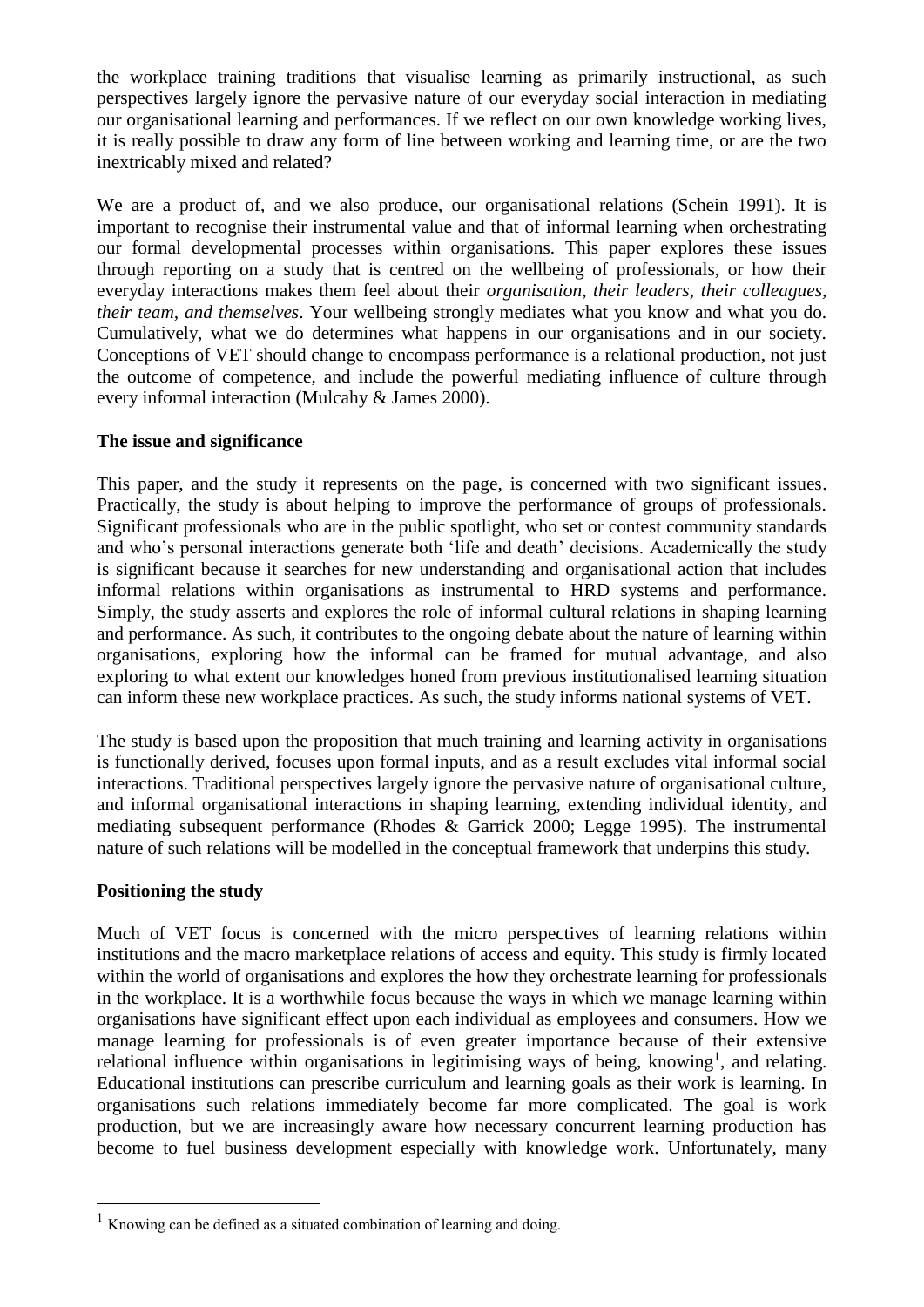organisations are willing to allow professional development to be a displaced contracted out activity, divorced from the organisational body (Poell et al, 2000).

During AVERTA 05, Kaye Bowman (2005) indicated that 'well being' was a specific interest of national VET research. The keynote speeches by Stevenson (2005) and Boud (2005) emphasised that future research should move on from a fixation upon cognitive design, sequenced delivery, and the dispensation of codified knowledge. Stevenson (2005) indicated the implicitly relational and situated nature of VET training and learning. He warned the audience of the dangers of extraction that strips away the interrelated complexity of context, casts peers as shadows, and removes the experience of 'knowing in situ' (Gee et al 1996). He indicated that performance is a complex relational activity. Formal learning processes based upon codified data never capture the rich complexity of doing as 'others' are painted out. Boud (2005) urged us to refocus on supporting learning about work, in work and at work, as relational identity development. He termed this extension of selves at work 'productive reflection'. Such a process is not based upon formal practices of skilling, but inquires into the relational nature of the performance. How an individual feels, their 'wellbeing', is central to such reflection. Such reflection is not an isolated experience but is an inquiry into relational issues with others. These views indicate the primacy of knowing and knowledge making within local vocational communities and the instrumental role played by informal relations in such constructions. The concept of wellbeing fits well with such emerging philosophies of workplace learning and may provide one of the tools that organisations use to integrate their formal and informal practices as a whole system of development.

Traditional needs analysis treats learning as an input and performance as an output, largely ignoring that performance is a function of competence and context. Social influences, as the work of Lave and Wenger (1991) indicated, are instrumental in legitimising what can be learned and practiced in the workplace. Our workplace performances are inevitably a function of the wide range of formal and informal interactions that occur within the field of professional practice that we struggle to access and others struggle to shape (Gratton 2000, Billett, 2001, Stevenson 2005). It is therefore reasonable to assume that if measuring performance indicates possible learning needs, so does measuring how we feel about the informal relations that shape that performance.

Such a perspective places formal learning and development activity as just one mechanism in the framework of organisational change. In such a framework, learning within organisations is viewed as a continual social process of extending individual identity through both formal and informal means. Thus, there appear to be two polarized views about change, knowledge and workplace learning, with a continuum stretching between them. Perspective one takes a Foucauldian Actor Network position of organisational change (Law 1985), where powerful discourses dominate direction and subjectivity. In terms of knowledge, they determine truth and fact. In terms of learning, people are objects who must consume the functionally defined codified edicts for performance, based upon performance diagnosis, and presented through formal processes and monitoring. Perspective two takes a more relational perspective in terms of change theory as framed by Giddens (1984), where individual agency is able to mediate the existing culture and instigate change. From this position knowledge is constructed by contesting global discourses within local contexts to mediate locally relevant, often co-producing knowing (Farrell 2002; Fenwick 2001). In terms of learning, each person is a subject continually in development, constructing new knowing, located in their organisational context and relations, and where understanding the impact of informal relations upon wellbeing is a foundation of development.

The political reality is that both perspectives co-exist in every organisation, educational institutionand, and inside each actor's head. Naturally this paper is about facilitating perspective two, as every author has an agenda and opponent to displace. The active subjects of perspective two seems to have a relational compatibility with knowledge-based organisations and holistic, generative and sustainable development practices. Such organisations seek to construct, through formal and informal processes, relational interactivity that will mediate what actors know, can do,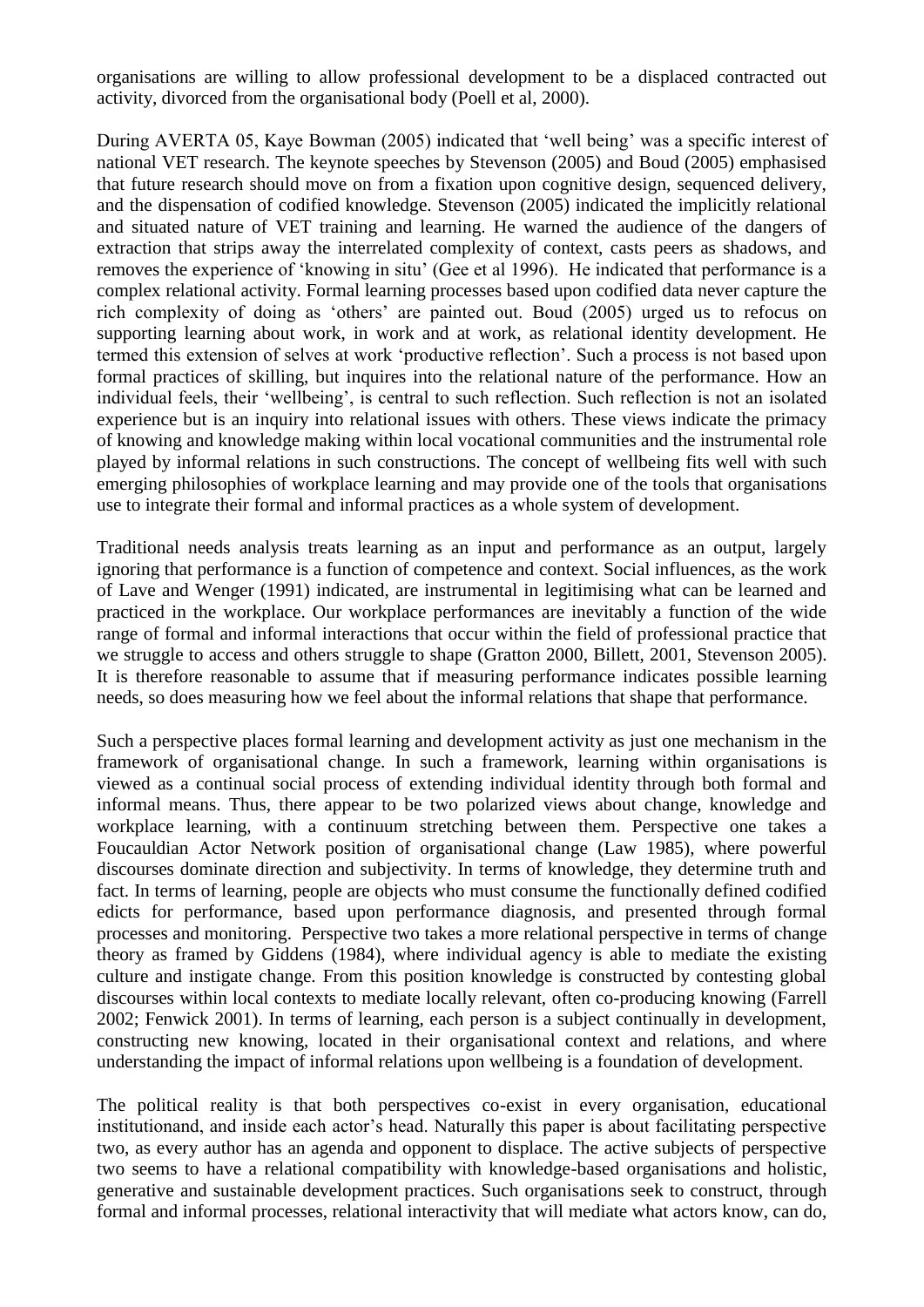and are. Of course, even these intentions are permeated hegemony and contested legitimacy. However, from perspective two, performance is shaped more by informal relations than by formal skill delivery. Knowing how to perform is viewed as a relational product, produced with others, in specific contexts, and at particular times. Therefore understanding the influences of relations between actors and the mediating nature of organisational culture is a vital part of developmental planning. Wellbeing, how an actor feels about being in the organisation is a platform for development. Measures of wellbeing inform in two ways. First, by revealing how culture is shaping performance; and second, by indicating issues for change, through formal and informal practices. In the end individual performance is not just about what individuals know, but about how they relate and are managed. Smith (2004) indicates that the isolation of training as a dislocated function is bad for organisations and individuals. At the organisational level, training is inextricably part of the broader strategic programme of organisational development that reviews goals and encompasses cultural, structural and systems realignment through a 'bundling' of HR orientated responses (Dyer & Reeves 1995).

This study contributes to the VET field of 'needs analysis' by both highlighting the importance of, and providing systematic investigation into, what constitutes 'professional wellbeing' as a basis for subsequent development processes, alongside the traditional skills inventories. While skills inventories seek to reproduce existing work organisation practices, a focus on wellbeing aims at cultural and identity development. This study seeks to understand, substantiate and operationalise these relations between a focus on wellbeing and developmental activity. This particular field study is partially located within policing. There is a long tradition in researching the professions and policing of a polarized focus between occupations/professions on the one hand, and the organisations/bureaucracies which this study assaults (Scott 1966; Cruess, Cruess & Johnston 2000). While recent research into policing highlights the importance of the characteristics of 'healthy' occupations and organisations, it has uncovered largely negative states of affairs. Even when individuals express satisfaction with organisational functioning, this gives way over time to major dissatisfaction and reduced commitment to organisational priorities (Meyer & Allen 1997).

This study marks the beginning of the use of the term 'wellbeing' in policing research, where previous relevant issues investigated have included professional status (Morris, Shinn, DuMont 1999) and service to the public (Richbell, Simpson, Sykes, & Meegan 1998). Previous studies have recognised issues of work stress and burnout (Thompson, Kirk-Brown, & Brown n.d.), cynicism (Atwater, Waldman, Atwater, & Cartier 2000), the need for family support (Morris, Shinn, & DuMont 1999), and organisational support (Metcalfe & Dick 2000) within the profession. Other studies have investigated job characteristics (Van der Vegt, Emans, & van de Vliert 1998), teamwork, morale (Richbell, Simpson, Sykes, & Meegan 1998), job performance (Truxillo, Bennett, & Collins 1998), job satisfaction (Magenau & Hunt 1996), and corrective feedback (Wilson, Boni, & Hogg 1997) within policing organisations. This study is evolutionary in generating a holistic measure incorporating these perspectives that places the perspective and voices of professionals as the key mediators of subsequent developmental practices.

Policing is perhaps the most visible profession as actions are in public arenas, focus on social conflict and distress, and are subject to adversarial litigation. In addition, increasing social diversity and pressures for social accountability and responsiveness place additional responsibilities on the profession, adding to the complexity of operationalising law and order. Concurrently, the profession has had to adapt to police the new borderless domains generated by technology. Such pressures have been instrumental in creating significant organisational change. The dilemmas of changing priorities and social expectations of higher performance have problematised the professional role.

This study is an important mechanism in terms of the WA Police reform agenda and their response to the criticism and the Kennedy Royal Commission. The purposes of this study in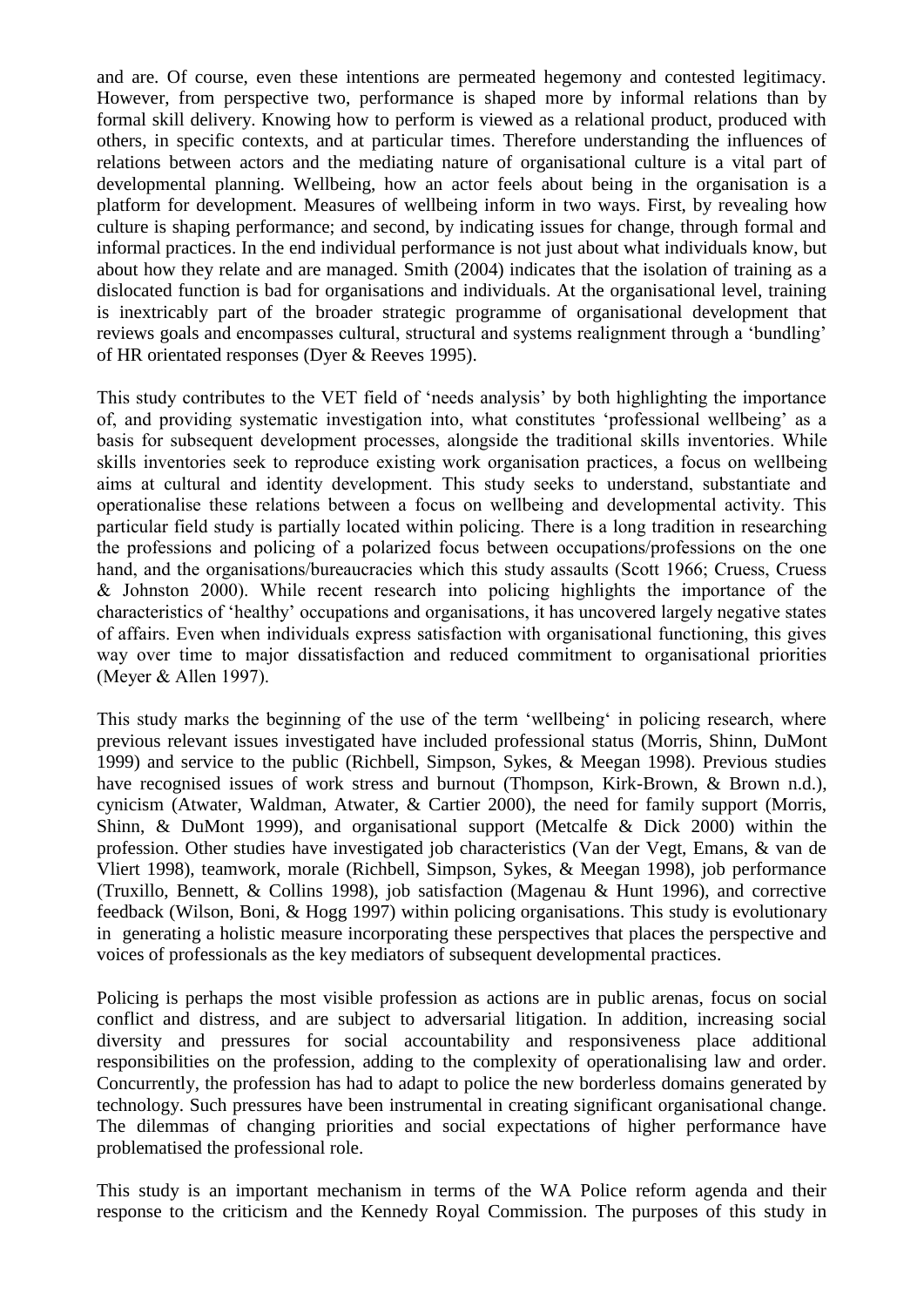terms of police stakeholders are to place professional wellbeing on the future agenda of the organisation; to make a clear statement about valuing people; to generate an organisational scorecard of professional wellbeing to measure success; to protect the investment in staff; and to guide developmental action. Embracing this study indicates the commitment of the WA Police to operationalise their codified statements on these issues in their 'Frontline First' service delivery philosophy and associated 'values'. Their vision relies upon high levels of professional wellbeing within the organisation to deliver the stated community outcomes.

The fact that WA Police recognise professional 'wellbeing' as a critical component of operationalising strategy is itself a significant statement about the corporate climate. Participation in the project is a major step in producing an instrument that could both symbolically and substantively take such rhetoric off the page and into the organisational interaction. In the end, the impact of policing strategy is dependent upon the wellbeing of each police officer and their ability to interpret codified objectives as appropriate actions in each context.

# **Conceptual framework**

The conceptual framework for this study has been developing incrementally with each phase of the study. The focus groups, the pilots, the first questionnaire, and the industry partner interaction have all developed understanding of the complex relations associated with wellbeing. The framework below maps our current understanding of the complex relationships associated with how wellbeing is produced by and itself produces organisational performance. In the framework wellbeing is positioned as a critical component mediating organisational performance and therefore a vital issue that should shape the focus of future organisational development activity.



Measurements of Performance and Wellbeing inform development

# **Figure 1: Professional wellbeing mediating individual & organisational development.**

In the framework pictured as figure 1, strategic direction is formed through a combination of political and professional inputs and performance feedback. Individual capability is recruited and formally developed. However this individual competence can only be translated into effective social performance where individuals have effective social relations with their organisation, their profession, team and supervisor (Mulcahy & James 1999). Without a individuals feeling good about themselves, their profession, their job, team and method of operating, their anxieties invade the social space of operations with performance adversely effected. While it is usual to monitor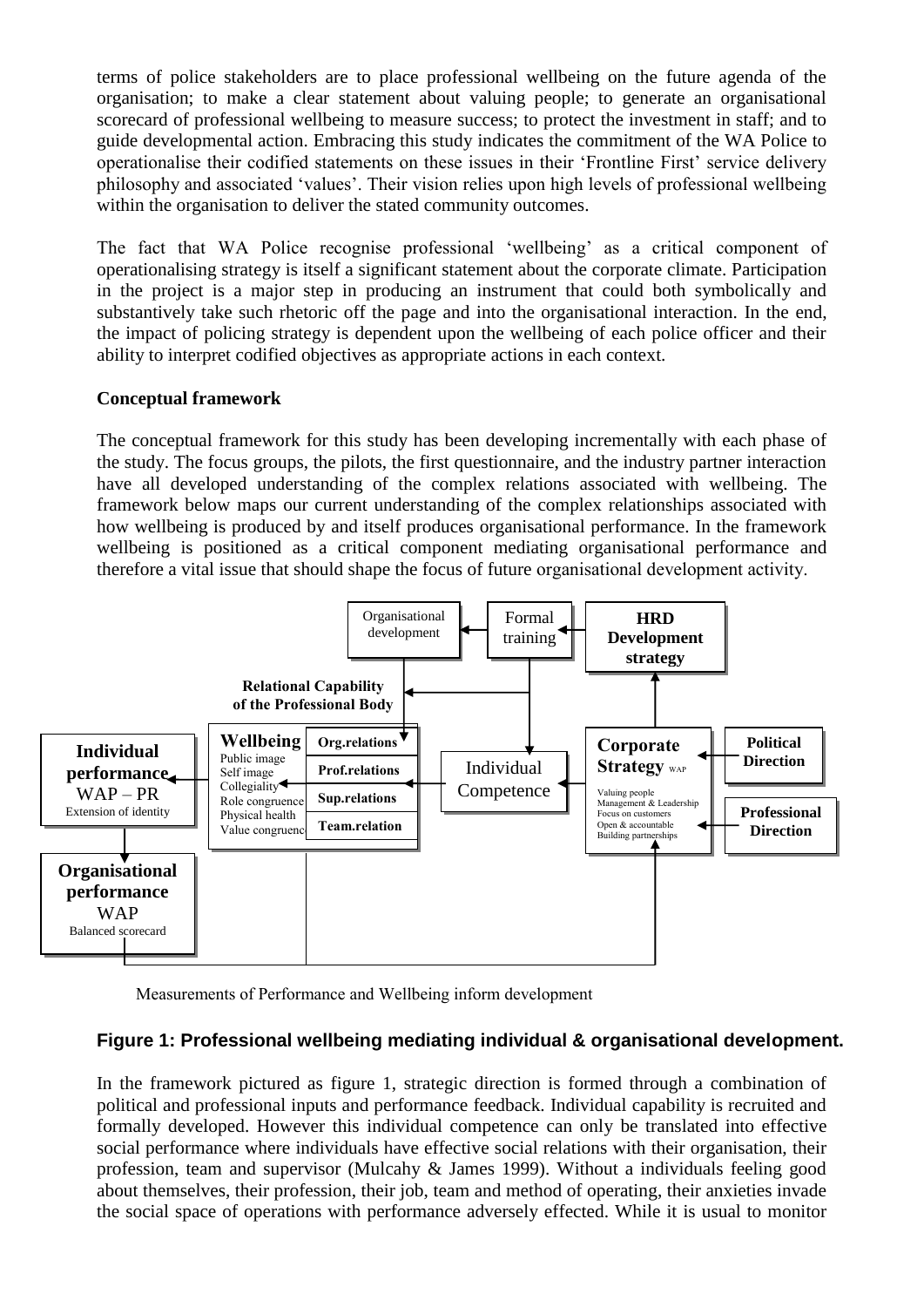individual and organisational performance, the measurement of wellbeing also provides vital cultural clues to performance inhibitors. Similarly, HRD actions are more holistically informed and can engage with actions that reframe the culture rather than skill input.

Put simply, in many organisations the framework is viewed as far less complex with the organisations relying upon formal training inputs to improve competence, believing that this will translate into improved performance. This perspective ignores the pervasive influence of informal interaction upon eventual performance (Seddon 2001). These informal relations have a cyclical relationship with performance, simultaneously acting to both generate considerable informal learning and inhibit individual capability. Wellbeing is both a measure of what is preventing effective performance and a measure of where informal relations are generating learning. It takes an intelligent and perceptive executive to recognise this complex series of relations that underpin their organisational performance, luckily WAP has such leadership.

# **Research methodology**

This is a large study extending over five years and involving over 20 thousand subjects (Barratt-Pugh and English 2005). The initial phases involved multiple focus groups of 163 officers developing vignettes of their professional encounters which were used with previous research constructs to develop and pilot a wellbeing questionnaire. This research was mirrored with Nurses and Teachers to construct and instrument for a subsequent survey. The survey was segmented into sections concerning how individual felt about the *organisation, their leaders, their colleagues, their team, and themselves* with questions developed form the focus groups and previously testing questionnaire items. Considerable industry interaction and confirmatory factor analysis were used to re-construct the final questionnaire format of 157 questions and 20 demographic categories issued in June 2005 to over 21 thousand professionals in WA, including 7 thousand police<sup>2</sup> with a 47% response rate from a distribution to the total population.

It is little help to researchers to present a bland retrospective account of operationalising the study and questionnaire. Due to the inherently political nature of this project there are three significant interlinked learning issues for the research team. First, with eleven funding associates located in three professions, coordination within and between the professional groups is onerous and complex. Achieving consensus and managing the regulation and distribution of data is a continuous process of partnership management as each professional group involves partners who are often positioned in oppositional relations. Maintaining relations across such representatives of 100k professionals involves the continual briefing of new partners as roles and responsibilities changed. Second, the confidentiality of the growing database has required detailed attention to the researchers' ethical responsibility. This involves treading a fine line between developing relations by sharing data and retaining data to protect individuals for the integrity of the study. The construction of a detailed Memorandum of Understanding was the primary tool to achieve this balance. Despite such a document, with thirty people party to the final draft report, the data was leaked to the press the day before the launch and the study received third page coverage under the title 'Public servants rat on their bosses'.

Third, perhaps most importantly, and also most unusually for a research project, the release of the findings were of significant public interest, and the management of this process displaced completely the usual debates with industry partners negotiating the weight being placed upon various interpretations. It was evident from the first questions assembled in the questionnaire, such as *behaving unethically in some circumstances is the only way of being accepted by one's co-workers,* that while the responses would provide great organisational interest, given the public profile of these professions similar interest by the press and public might damage the study aim. The analysis period was therefore dominated by how the responses should be publicly presented

 $\overline{a}$ 

 $2$  The survey will be issued again in June 2006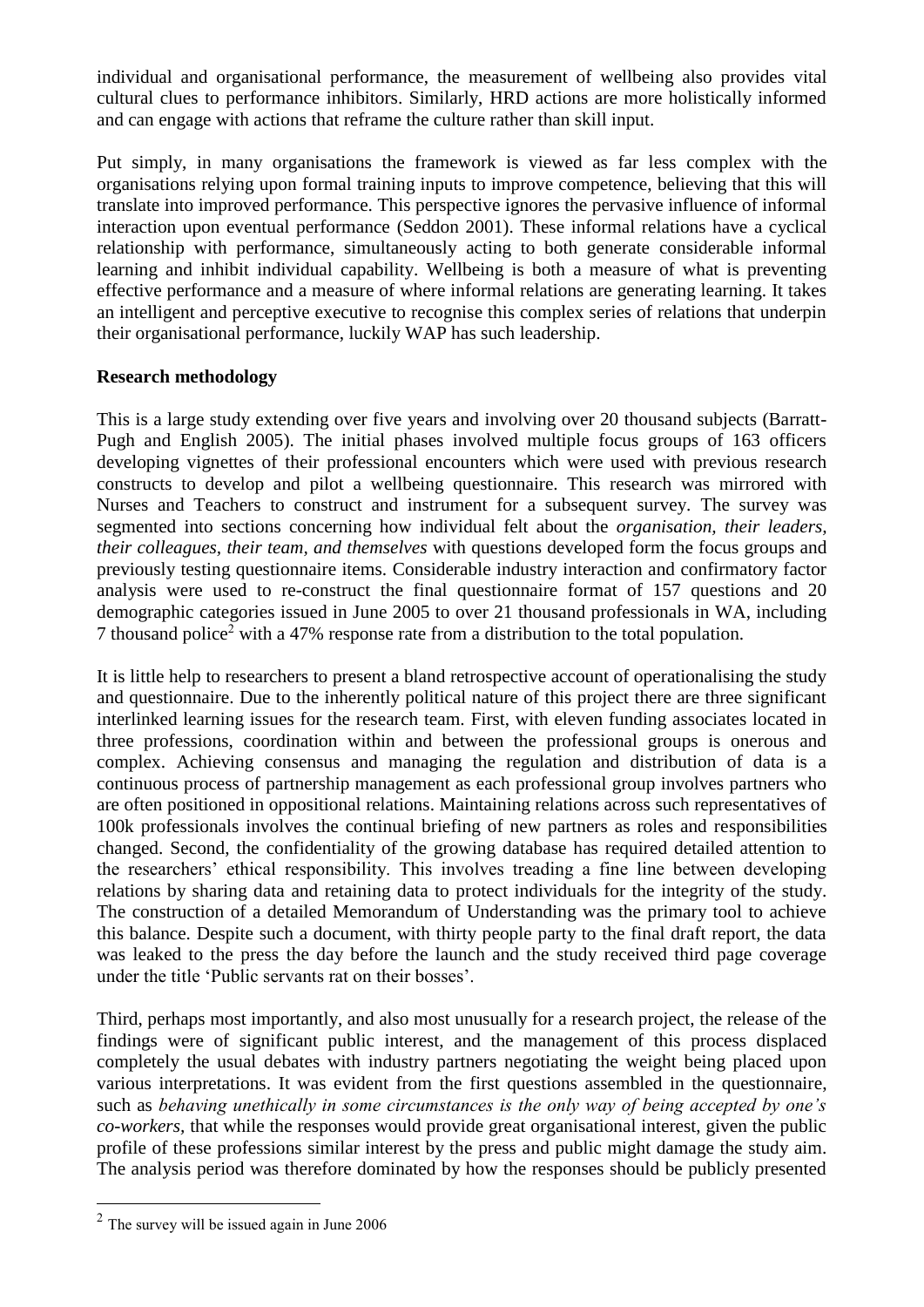to minimised press damage to enable the 'real analysis to continue. Impression management became of primary importance in the dissemination, relegating organisational investigation and action planning to a secondary role.

### **Findings and discussion**

This extensive data collection and the analysis will continue for some period of time. Indeed, this year there will be a second distribution of the wellbeing questionnaire that will open up the analysis to comparative issues between the two measures in each profession and across the professions.

At this stage the analysis process has been centred on providing immediate feedback from the first survey and ensuring a controlled public presentation of the data. With such a large volume of responses the analysis will continue for some time and to present all the findings within the confines of this paper would not be possible<sup>3</sup>. This paper therefore intends to focus upon specific and global aspects of the police responses in order to indicate the value of such investigation to organisational learning and development activity rather than simply report broad findings.

The survey findings are grouped into 24 constructs. The first series of constructs consisted of responses to issues of Work Focus, Autonomy, Professional Growth and Manager Support. Detailed below is an example of how all the constructs have been displayed in the omnibus report with a specific attention to issues that are significant in terms of career continuance.



 $\overline{a}$ 

**Work Focus** - Nearly 30% of respondents would like to spend more time on front line tasks rather than on paperwork and clerical duties.

**Autonomy** - About 75% of less experienced respondents and over 80% of long-serving respondents feel they have sufficient direct control over their work and are rarely frustrated by the instructions they receive.

**Professional Growth** - Over half of all respondents rate informal feedback, coaching and the interest taken in their professional growth unfavourably. Dissatisfaction levels are higher among long-serving respondents.

**Manager Support –** Almost 90% of the less experienced respondents feel favourable about the way their line managers negotiate objectives, encourage teamwork and provide information. Long serving respondents are less satisfied by these aspects of manager support

 $3$  The full initial report is available at the ECU – Institute of the Service Professions website.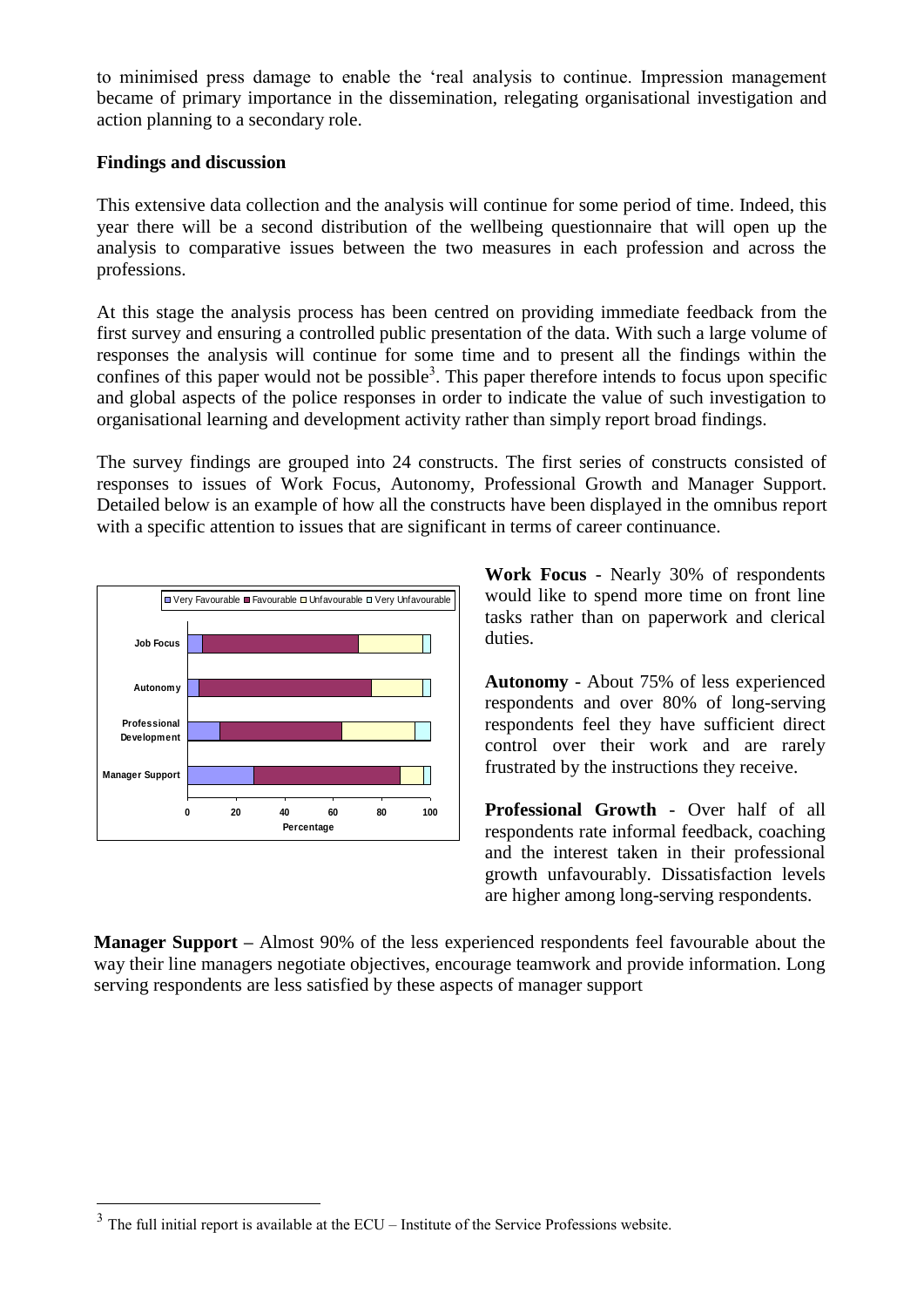#### **Officers less than five years Officers more than 25 years**



Overall, less experienced staff are highly satisfied with the way they are supervised, but some would like to spend more time on direct service and there are concerns about career development. Long-serving staff, despite their experience and acquired skills, would welcome more feedback, coaching and further personal development opportunities.

There are 20 more constructs that have been built from the questionnaire responses and the following passages highlight the most critical information gathered. Personal recognition was not a significant issue for officers. However despite 70% favourable responses for leadership of their units, a majority of respondents, including 75% of those with 25 years service, felt unfavourably about departmental responses to work unit level issues, and disagreed that changes had produced good results for them. Overall, there are strong indications that police officers responding to the survey feel major change is not well managed and that individual excellence is poorly rewarded despite a majority of officers feeling positively about their work unit leaders.

Inter-professional collaboration and dealings with colleagues on work matters were given favourable ratings by nearly all respondents, regardless of length of service. Respondents are confident of collegial support and can rely on close colleagues for assistance with little friction within work units. All aspects of teamwork are rated favourably by more than 85% of respondents who know their roles, share information well, meet their objectives. Police officers rate workgroup cooperation highly in a culture where there is strong mutual support. A majority of respondents were concerned about work pressure the difficulties of dealing with a continuous, heavy, urgent workload. Few respondents felt they were discriminated against except some longserving older staff. Bullying by other officers is something that is not considered acceptable, although 20% had concerns about bullying. Ratings on safety are generally high, but less experienced respondents expressed slightly less favourable views.

Nearly 90% of less experienced respondents had no plans to seek work outside policing, but 20% of long-serving respondents were actively seeking a different job. Pride in, identification with, and enthusiasm about policing were reported by 90% of less experienced respondents. The corresponding rating for long-serving staff is slightly lower, but commitment to the job is high overall. Respondents report high levels of personal interest in their work, but 30% of all officers reported little sense of belonging and attachment In contrast, about two-thirds of respondents consider there is a gap between expectations and rewards, especially promotion. Many respondents report they criticise the policies and practices of their organisation to people outside policing. These attitudes are more common among long-serving respondents. The majority of respondents to the survey are positive with respect to staying in a job that stimulates them.

Around 90% of respondents regard their job and work unit highly for quality, importance and the desire to perform even better. In terms of Job Image, about 80% of respondents feel that police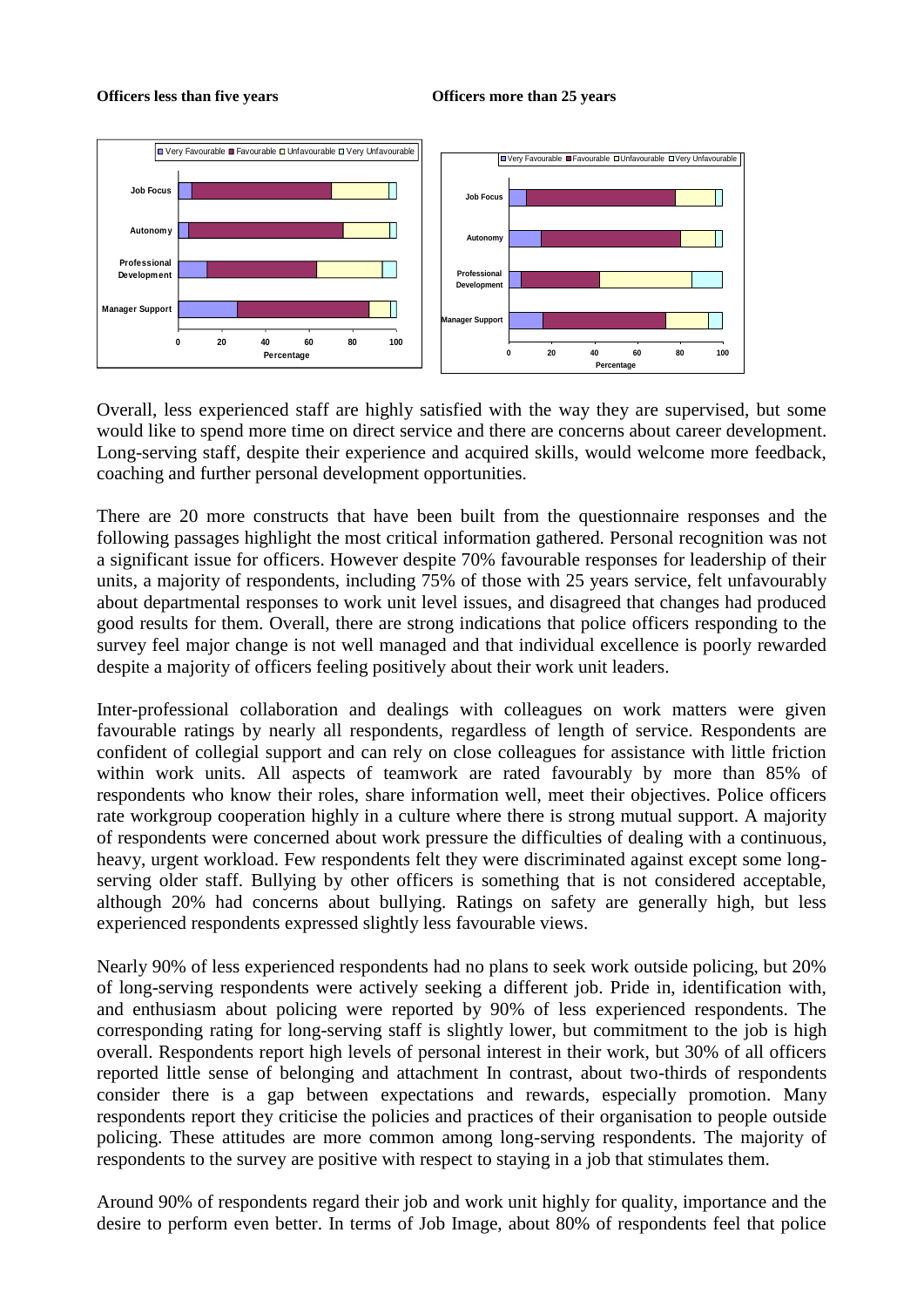are widely regarded as approachable, helpful, trustworthy and dedicated. However, the professional status of policing is rated less favourably, even by less-experienced staff. The many positive feelings of the importance and quality of police work contrast with a perceived poor public image and professional status.

Establishing an appropriate balance between the demands of work and life outside of work appears to be less of a problem for long-serving respondents than those with less experience. Work interfered with sleep, was emotionally draining and caused reluctance to get up for about 30% of less experienced staff, and 50% of those with 25 years or more of service. An appropriate life-work balance does not appear to have been achieved for 40% of the police officers who responded to the survey.

# **Interpretation**

These responses provide a significant baseline for the future measures. However, even these current responses can also be used to compare between the three professions to highlight incongruities. Such comparison indicates the police have high motivation for the profession, the job, teamwork, local leadership, and sufficient autonomy. Staff are nearly unanimous in feeling there is no discrimination bullying or intimidation. However, when staff look beyond their own jobs and work units, there are significant concerns. About two thirds of police are uncomfortable with the pressure of work. They feel emotionally drained, have difficulty in sleeping and often feel reluctant to face the demands of the working day, and appear to have difficulty achieving an appropriate life-work balance. There is a feeling that status and earnings are too low for the importance of their work. The management of change is widely viewed as problematic and failing to impact on local issues. There is less attachment by police to their organisation, with some openly critical, and unlike other professionals, have no choice employers.

The differences in wellbeing ratings between staff who have up to five years service or at least 25 years service are generally small, but there are exceptions. Long-serving staff report less favourable ratings for the support given by managers, change management and development opportunities than do their less experienced colleagues. Long-serving police feel more drained by their work and are more cynical than those with less experience.

The comparison with the other professions adds to the value of this study. In terms of the Police, it indicates that change management is more of a concern than with the other professions. At this stage three main issues emerge to inform the practices of managing learning and development within the police in WA. First, the findings suggest that there needs to be a focus on the 'ecology' of development activity by reducing the organisational recruitment and retention 'churn'. Development resources expended upon short term employees restrict the opportunities for cultural development. A focus on managing role tension and work pressures may alleviate the rerecruitment 'churn' and minimise development resource wastage. A sustainable culture is one that does not have continual 'drip through', undermines relational confidence. Second, it is evident that apprehension and frustration with change management is demoralising and reducing performance. To offset the negative perceptions about change management there needs to be a focus on those most instrumental in changing culture for the better. Managers set the standard through every action they make. The development focus should be re-orientated to these cultural change agents. Finally, longer serving officers feel detached from development activity. This needs exploring through more focussed programme development and mutual goal setting. The survey responses already provide some clear targets for police development activity. While some responses may be in terms of formal programmes, re-framing manager interactions may have far greater informal influence upon attitudes within the organisation and eventually personal wellbeing.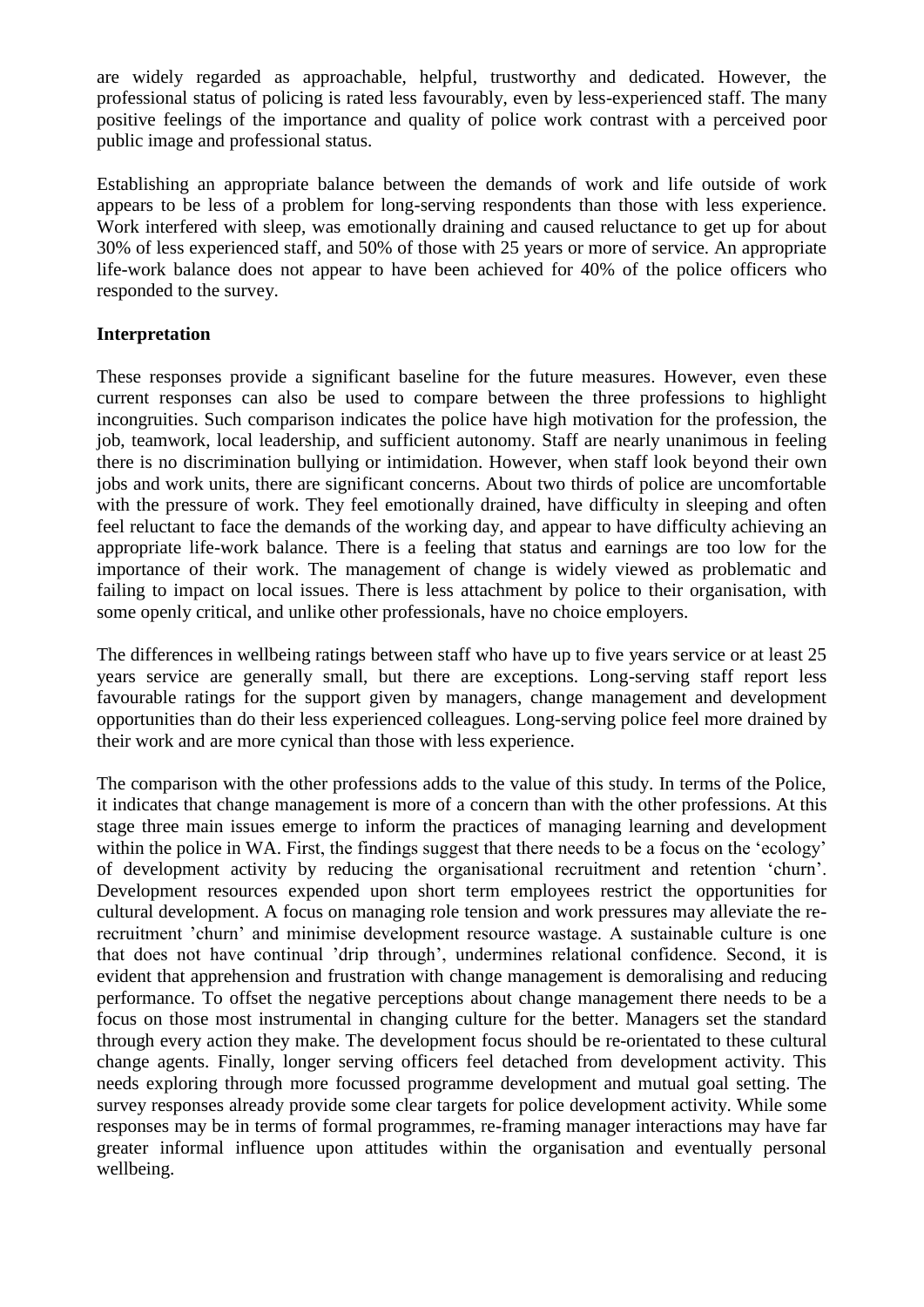#### **Conclusion**

There has always been considerable conflict and debate about the most appropriate modes of formal vocational learning that will supply the right people, with the right skills, at the right time for organisations. Vocational education and training literature is vexed with contradicting perspectives about who should receive what learning in which particular mode. This paper has argued that such perspectives are often based upon a far too formal and functional view of learning within organisations, one that often excludes relational performativity. Social performance is a complex production where individual competence is relationally mediated. The justification for the study presented within this paper is that organisations and individuals may gain greater benefit from a more holistic approach, one that recognises that learning as a pervasive social process underlying each organisational interaction where meaning and direction are constantly negotiated. Performativity is the visible product of such social processes. An investigation of the social issues mediating performativity and individual wellbeing therefore provides significant clues to organisational and individual 'learning needs'.

This paper has positioned wellbeing as a strategic issue for organisations concerned about orchestrating workplace learning that encompasses formal and informal interactions. Formal training is just one mechanism within organisational development. Most significantly the concept of wellbeing is a powerful cyclical tool as it is a measure of both the result of organisational culture upon actors and an indicator of subsequent performance and development needs. It is significant for the individual because it indicates that how they feel counts. In addition, it links their lifeworlds and traverses organisational boundaries. It continues to be inspiring to be involved with a public organisation who position learning, cultural development and professional voices as a focal part of their strategy. This study is a response to the external pressure upon organisations to bow to the development demands of managerialism and fast capitalism (Gee 1996), construct a relevant mechanism that privileges organisational voices in VET development processes, and to shape an emerging future that may produce more sustainable identity.

#### **Acknowledgements**

This study much acknowledge the primary funding of the ARC and the continual support, financially and relationally of the many officers, managers and union officials associated with the study. We would also like to acknowledge the many other research associates that have combined to make this project a logistic success and the helpful AVETRA's reviewers comments.

#### **References**

- Atwater, LE, Waldman, D A, Atwater, D & Cartier, P 2000, 'An upward feedback field experiment: Supervisors' cynicism, reactions, and commitment of subordinates', *Personnel Psychology*, 53, 275-297.
- Barratt-Pugh, LGB and English B, "Framing development in terms of professional health: constructing an instrument to monitor organisational 'wellness' and inform development practices within the WA Public Services". Australian Vocational Education and Training Researchers Association Conference, *Emerging Futures,* April 14/16, Brisbane, Sofitel.
- Boud, D 2005, 'Productive perspectives for research in workplace learning', Australian Vocational Education and Training Researchers Association Conference, *Emerging Futures,* April 14/16, Brisbane, Sofitel.
- Bourdieu, P 1990, *The logic of practice*, Polity Press, Cambridge.
- Bowman, K 2005, 'NCVER research opportunities and priorities', Australian Vocational Education and Training Researchers Association Conference, *Emerging Futures,* April 14/16, Brisbane, Sofitel.
- Cruess, R L, Cruess, S R & Johnston, S E 2000, 'Professionalism: An ideal to be sustained'. *The Lancet*, 356, 156-159.
- Donne, J in Hemmingway, E 1941. *For whom the bell tolls,* Jonathan Cape Ltd., London.
- Dyer, L & Reeves, T 1995, 'Human resource strategies and firm performance', *International Journal of Human Resource Management,* vol.6, no.3, pp.656-670.
- Farrell, L 2002, 'Making knowledge common', 5<sup>th</sup> Australian Vocational Education and Training Researchers Association Conference, *Making a world of difference proceedings*, April 24/26<sup>th</sup>, Caufield, Melbourne.
- Freidson, E 1994, *Professionalism reborn*. Chicago: University of Chicago Press.
- Fenwick, T 2000, 'Work knowing on the fly: Co-emergent epistemologies in post-corporate enterprise cultures', 1st UTS- RAVEL conference, *Working Knowledge: Productive Learning at Work* Proceedings, Sydney, NSW.
- Gee, J P, Hull, G & Lankshear, C 1996, *The new work order: Behind the language of new capitalism,* Sydney, Allen and Unwin. Giddens, A 1984, *The constitution of society*, University of California Press, Berkeley.
- Gratton, L 2000, *Living strategy: Putting people at the heart of corporate purpose* London: Pearson Education Limited.

Hemmingway, E 1941. *For whom the bell tolls,* Jonathan Cape Ltd., London.

- Law, J 1986, ' Editors introduction: Power knowledge and the dissolution of the sociology of knowledge', in *Power action and belief: A new sociology of action*, J Law, Routledge & Kegan Paul, London.
- Lave, J & Wenger, E 1991*, Situated learning: Legitimate peripheral participation,* Cambridge University Press, Cambridge.
- Legge, K 1995*, Human resource management: Rhetorics and realities,* McMillan, Hampshire.

Magenau, J M & Hunt, R G 1996, Police unions and the police role, *Human Relations*, 49, 1315-1343.